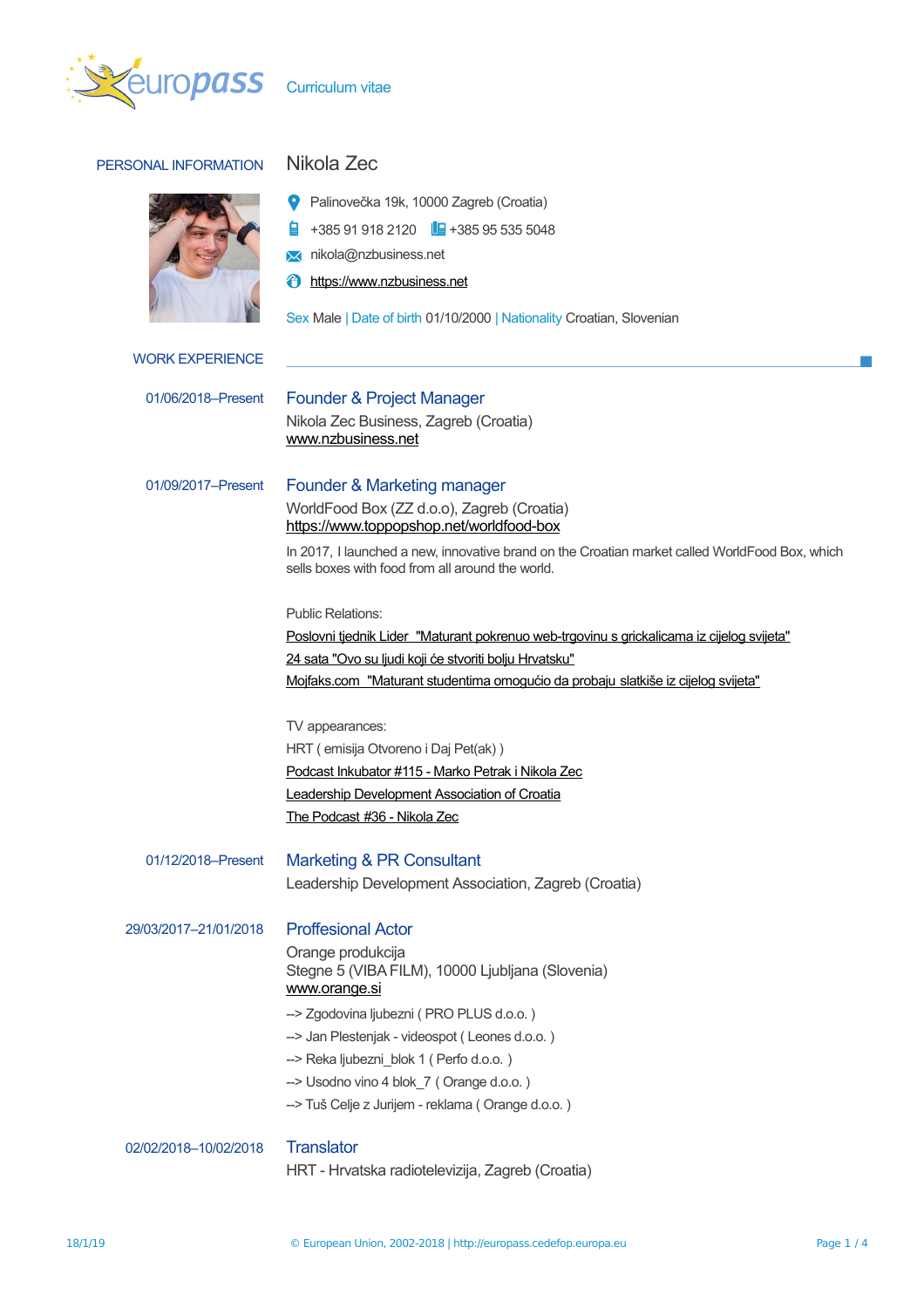

## Curriculum vitae Nikola Zec

Professional associate for HRT in Slovenian-Croatian translating --> Hrvatski Velikani II

| 01/07/2017-01/09/2017         | <b>CEO's assistant</b>                                                                                 |
|-------------------------------|--------------------------------------------------------------------------------------------------------|
|                               | Dizajn Studio Novalja, Novalja (Croatia)                                                               |
|                               | Help with creating visual solutions in Adobe programs (business cards, price lists, posters, banners ) |
| <b>EDUCATION AND TRAINING</b> |                                                                                                        |
| 07/09/2018-Present            | University Degree in Business & Economics - Marketing                                                  |
|                               | University of Rijeka, Faculty of Economics and Business                                                |
|                               | Ivana Filipovića, 4 Rijeka (Croatia)                                                                   |
|                               | https://www.efri.uniri.hr                                                                              |
| 01/09/2018-01/08/2019         | University Degree Programme in Business and Economics -                                                |
|                               | Entrepreneurship                                                                                       |
|                               | University of Ljubljana, Faculty of Economics<br>Kardeljeva ploščad 17, 10000 Ljubljana (Slovenia)     |
|                               | http://www.ef.uni-lj.si                                                                                |
|                               | Area of specialisation within study programme - BSc                                                    |
| 04/09/2015-01/08/2018         | High school diploma - Informatics (2nd, 3rd, 4th grade)                                                |
|                               | Privatna gimnazija i ekonomsko-informatička škola Futura, Zagreb (Croatia)                             |
|                               | - Programing (Java, Pyton, C#, HTML, PHP, CSS)                                                         |
|                               | - Graphic Design (Web design & Adobe programs)                                                         |
|                               | - SQL database                                                                                         |
|                               | - Informatics                                                                                          |
|                               | - Word, Excel, Access, Power Point                                                                     |
| 02/01/2018-03/01/2018         | Certificate in Advanced Digital Marketing                                                              |
|                               | Otvoreno učilište Algebra, Zagreb (Croatia)                                                            |
|                               |                                                                                                        |
|                               | - Guerilla marketing<br>- Storytelling                                                                 |
|                               | - Design Thinking                                                                                      |
|                               | - Content marketing                                                                                    |
|                               | - Marketing Strategies                                                                                 |
|                               | - Psychology of Marketing                                                                              |
| 04/01/2017-05/01/2017         | Certificate in Digital marketing                                                                       |
|                               | Otvoreno učilište Algebra, Zagreb (Croatia)                                                            |
|                               | - Basics of marketing and digital marketing                                                            |
|                               | - Targeting                                                                                            |
|                               | - Social media marketing                                                                               |
|                               | - Marketing in web development                                                                         |
|                               | - Google SEO optimization<br>- Google Ads                                                              |
|                               |                                                                                                        |
| 22/04/2017-07/05/2017         | Certificate in Unity, Laravel, Leapmotion, AppInventor                                                 |
|                               | Institut Carles Vallbona                                                                               |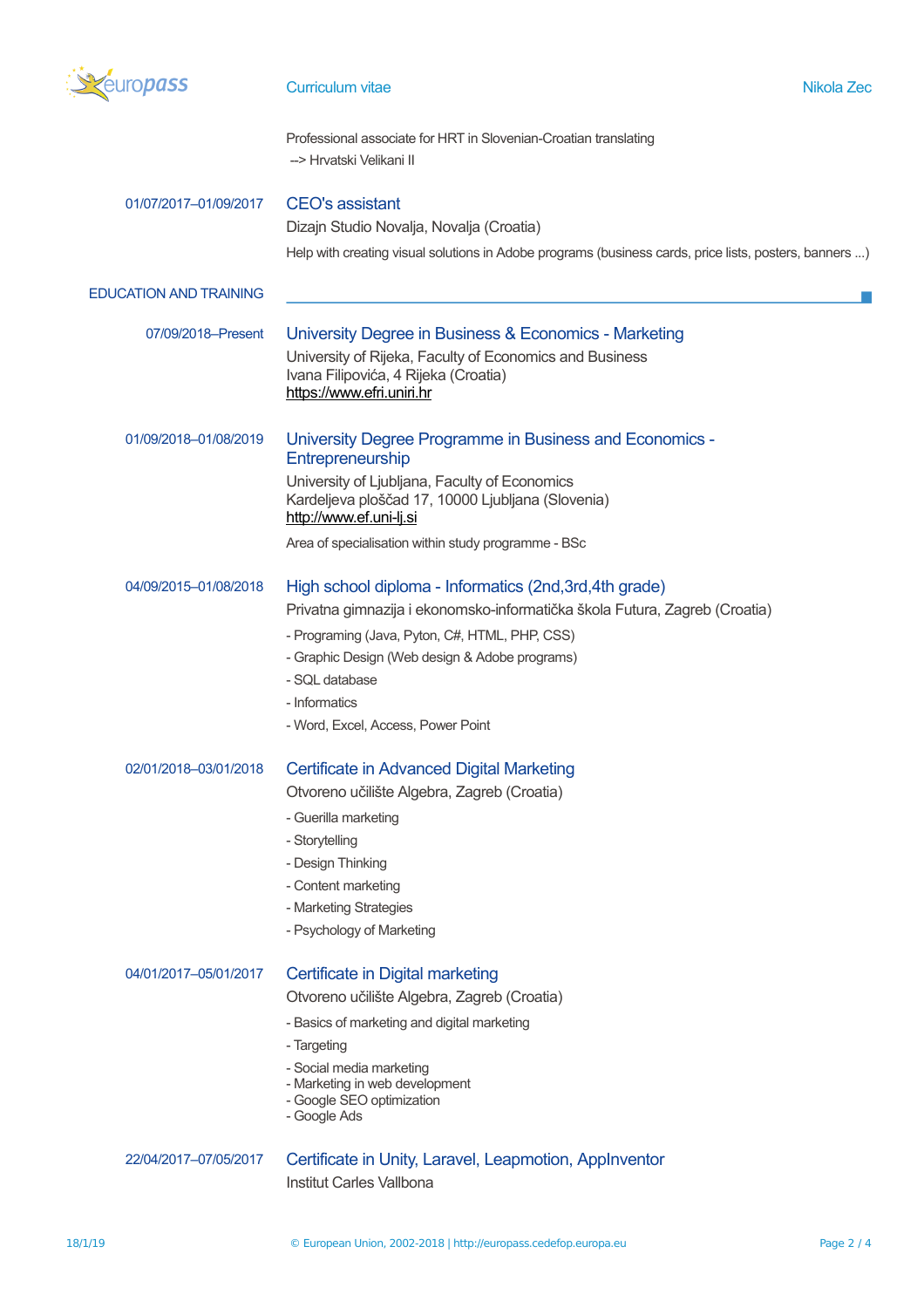

# **Curriculum vitae Nikola Zec**

|                                           | Camp de les Moreres, 14 Granollers (Spain)<br>http://www.iescarlesvallbona.cat/                                                                                  |                |                               |                   |                |  |
|-------------------------------------------|------------------------------------------------------------------------------------------------------------------------------------------------------------------|----------------|-------------------------------|-------------------|----------------|--|
|                                           | - Unity, Laravel, Leapmotion and AppInventor workshops                                                                                                           |                |                               |                   |                |  |
|                                           | - Learning of English and Spanish language                                                                                                                       |                |                               |                   |                |  |
| 14/05/2018-17/05/2018                     | Enterpreneur program ( + PODIM 2018)<br>EQF level 7                                                                                                              |                |                               |                   |                |  |
|                                           | Urad vlade Republike Slovenije za slovence v zamejstvu, Maribor (Slovenija)                                                                                      |                |                               |                   |                |  |
|                                           | Invitation of the Government of the Republic of Slovenia for Entrepreneurial Specialization as part of<br>the largest business conference in Europe, PODIM 2018. |                |                               |                   |                |  |
| 01/02/2018-04/04/2018                     | Certificate in Management & Entrepreneurship                                                                                                                     |                |                               |                   | EQF level 6    |  |
|                                           | Shaw Academy, Dublin, Ireland                                                                                                                                    |                |                               |                   |                |  |
|                                           |                                                                                                                                                                  |                |                               |                   |                |  |
| 14/03/2018-18/03/2018                     | Certificate in Leadership<br>EQF level 5                                                                                                                         |                |                               |                   |                |  |
|                                           | Leadership Development Association of Croatia (LDA MUN), Zagreb (Croatia)                                                                                        |                |                               |                   |                |  |
|                                           |                                                                                                                                                                  |                |                               |                   |                |  |
| 31/04/2018-01/06/2018                     | <b>Certificate in Marketing</b>                                                                                                                                  |                |                               |                   | EQF level 6    |  |
|                                           | Shaw Academy, Dublin, Ireland                                                                                                                                    |                |                               |                   |                |  |
|                                           |                                                                                                                                                                  |                |                               |                   |                |  |
| 06/12/2015-15/01/2016                     | Certificate in Photography, Recording, Video Editing and Produce                                                                                                 |                |                               |                   |                |  |
| Blank-filmski inkubator, Zagreb (Croatia) |                                                                                                                                                                  |                |                               |                   |                |  |
|                                           | - Basics of photography and creating indoor & outdoor images                                                                                                     |                |                               |                   |                |  |
|                                           | - Types of photography                                                                                                                                           |                |                               |                   |                |  |
|                                           | - Image processing in Adobe Photoshop                                                                                                                            |                |                               |                   |                |  |
|                                           | - The basics of cinematography                                                                                                                                   |                |                               |                   |                |  |
|                                           | - Working with recording equipment (DSLR cameras, HD cameras, Sound, Illumination )                                                                              |                |                               |                   |                |  |
|                                           | - Recording                                                                                                                                                      |                |                               |                   |                |  |
|                                           | - Film Director                                                                                                                                                  |                |                               |                   |                |  |
|                                           | - Film Production                                                                                                                                                |                |                               |                   |                |  |
|                                           | - Video editing in Adobe Premiere Pro<br>Final Project / Work: Recording a 10-minute short movie                                                                 |                |                               |                   |                |  |
|                                           |                                                                                                                                                                  |                |                               |                   |                |  |
| 04/09/2014-03/09/2015                     | High School diploma - Electrical Engineering (1st grade)                                                                                                         |                |                               |                   |                |  |
|                                           | Tehnička škola Ruđera Boškoviča, Zagreb (Croatia)                                                                                                                |                |                               |                   |                |  |
|                                           | - Electrical engineering                                                                                                                                         |                |                               |                   |                |  |
|                                           |                                                                                                                                                                  |                |                               |                   |                |  |
| <b>PERSONAL SKILLS</b>                    |                                                                                                                                                                  |                |                               |                   |                |  |
|                                           |                                                                                                                                                                  |                |                               |                   |                |  |
| Mother tongue(s)                          | Slovenian, Croatian                                                                                                                                              |                |                               |                   |                |  |
|                                           |                                                                                                                                                                  |                |                               |                   |                |  |
| Foreign language(s)                       | <b>UNDERSTANDING</b>                                                                                                                                             |                | <b>SPEAKING</b>               |                   | <b>WRITING</b> |  |
|                                           | Listening                                                                                                                                                        | Reading        | Spoken interaction            | Spoken production |                |  |
| English                                   | C <sub>1</sub>                                                                                                                                                   | C <sub>1</sub> | C <sub>1</sub>                | C <sub>1</sub>    | C <sub>1</sub> |  |
|                                           | High school diploma<br>Student exchange diploma                                                                                                                  |                |                               |                   |                |  |
| Spanish                                   | A1                                                                                                                                                               | A <sub>1</sub> | A <sub>1</sub>                | A1                | A1             |  |
|                                           |                                                                                                                                                                  |                | Certificate in Spain language |                   |                |  |